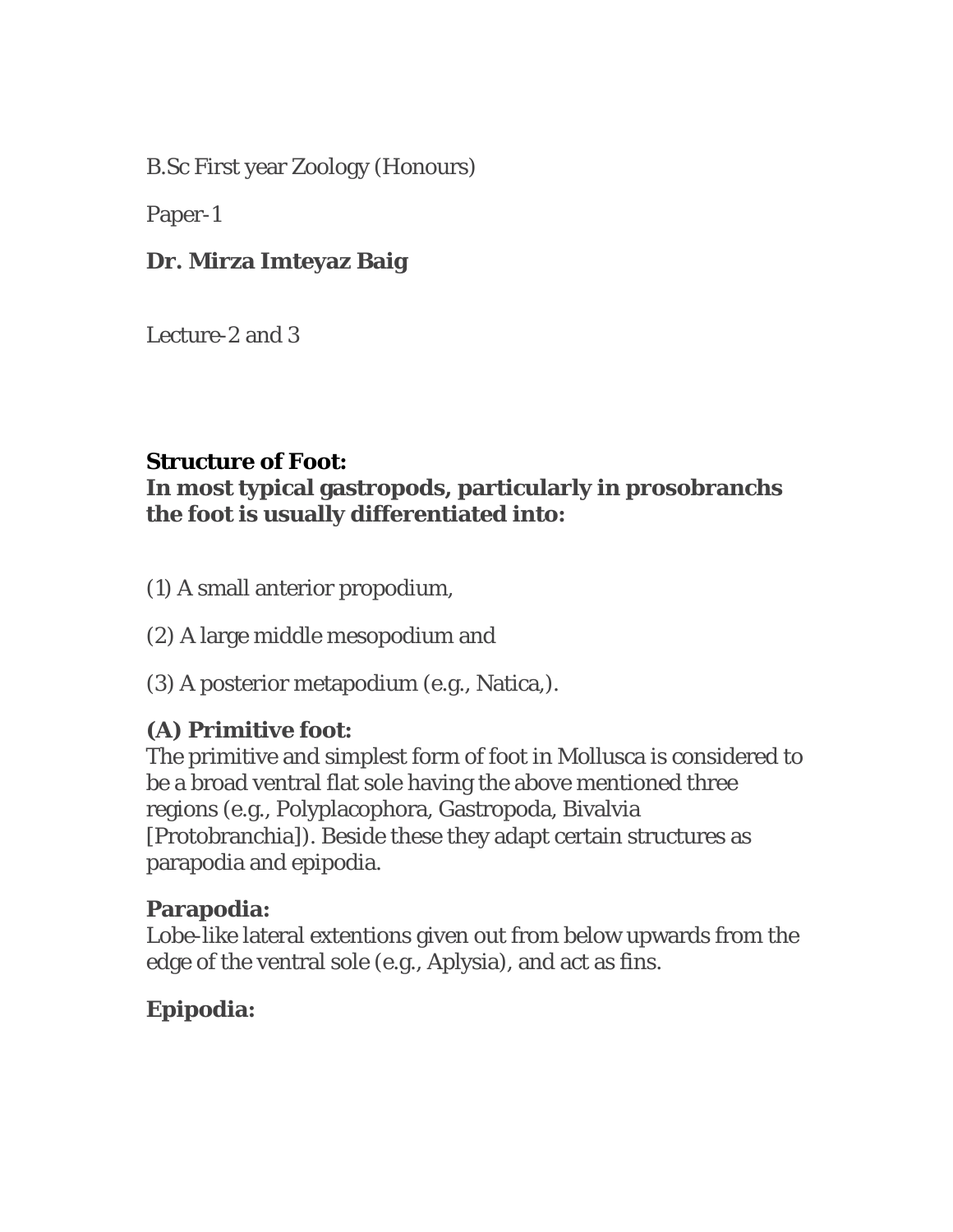Projecting paired ridges or folds developing from the sides or base of the foot along its entire length. These may be beset with papillae or tentacles (e.g., Fisurella).

These parts are variously modified in different species of gastropods.

#### **Modification of Foot: Foot-as the Creeping or Crawling Organ: Class Aplacophora**

True molluscan foot is absent in Aplacophorans but some structure may be regarded to be the starting point. The ventral foot in Chaetoderma, Limifossor (Subclass Chaetodermomorpha) is absent.

In Neomenia (Subclass Neomeniomorpha), a mid-ventral groove from mouth to anus with non-muscular ciliated ridge is believed to be homologous with the foot of other molluscs and serves as locomotory organ. The foot helps to glide or to creep over the substratum with a mucous trail.

### **Class Polyplacophora:**

In Polyplacophora, the foot of Chiton is broad, muscular and flattened that extends the entire ventral surface of the body. In Chitonellus and Crypsoplax the foot is narrow. In Ischnochiton the anterior portion of the foot is elongated.

The foot helps to creep or glide on the rocky substratum by the waves of muscular activity which is lubricated by mucus glands. It also helps to be attached firmly to the rocks by generating a suction, secreting the mucus along the girdle.

#### **Class Monoplacophora:**

In Neopilina and Vema the foot is centrally placed, broad, flattened and almost circular in outline. The foot helps in creeping by muscular movement.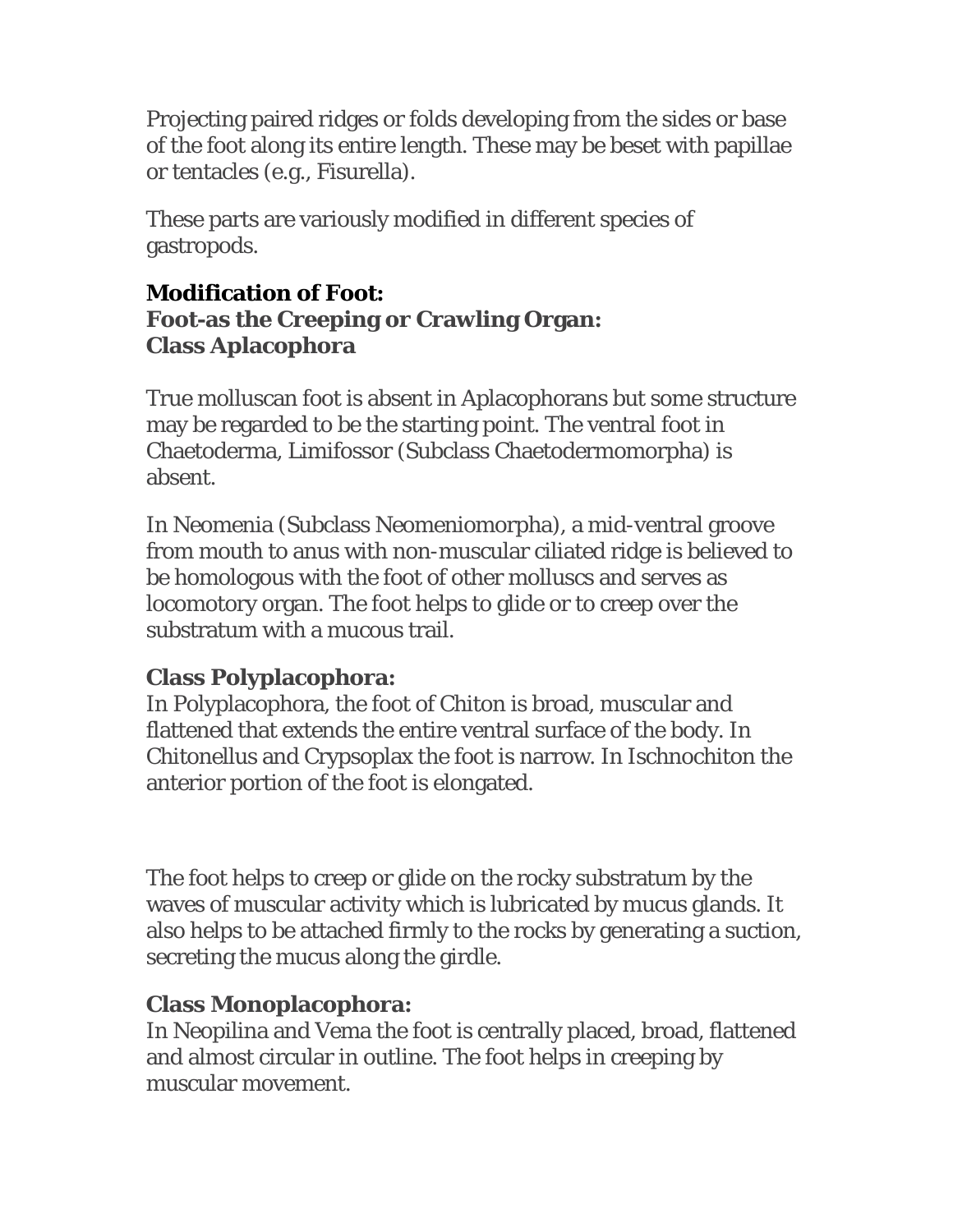#### **Class Gastropoda:**

In most gastropods the foot is an elongated, flat creeping sole that contains numerous mucus-producing gland cells. In the members of the subclass pulmonata the foot is undivided with a very large flat lobe containing a large pedal gland. In these cases the foot is used for creeping on a mucous trail. The terrestrial pulmonates retain the primitive type of foot.

The locomotion of most pulmonates is accomplished by the monotaxic waves, i.e., the amplitude of the wave proceeds across the entire width of the foot. In prosobranchs, Patella has a welldeveloped ventral foot with a flat creeping sole which is adapted for clinging or moving over the rocks. The creeping foot may be contractile as in Triton. In some cases foot shows partial regional modification.

In Pirulus only the left part of the foot acts as creeping organ. In Acteon and Cypraea foot has a large creeping sole. They move by producing waves of contraction on the foot.

In Bullia the foot is peculiar and encircles the whole of the body. In Atlanta the posterior part of the creeping foot is altered into a sucker. In Haliotis, the epipodium is well- developed with many small tentacles (sensory in function).

The flat sole of Murex and the highly glandular foot of Conus with a long backwardly bent siphon are efficient creeping organs. In Caecum, the creeping movement is performed only by the action of cilia present in the ventral surface of the foot. The bubble snail, Bulla crawl rapidly on the surface of soft bottom as their foot is widely extended on all sides.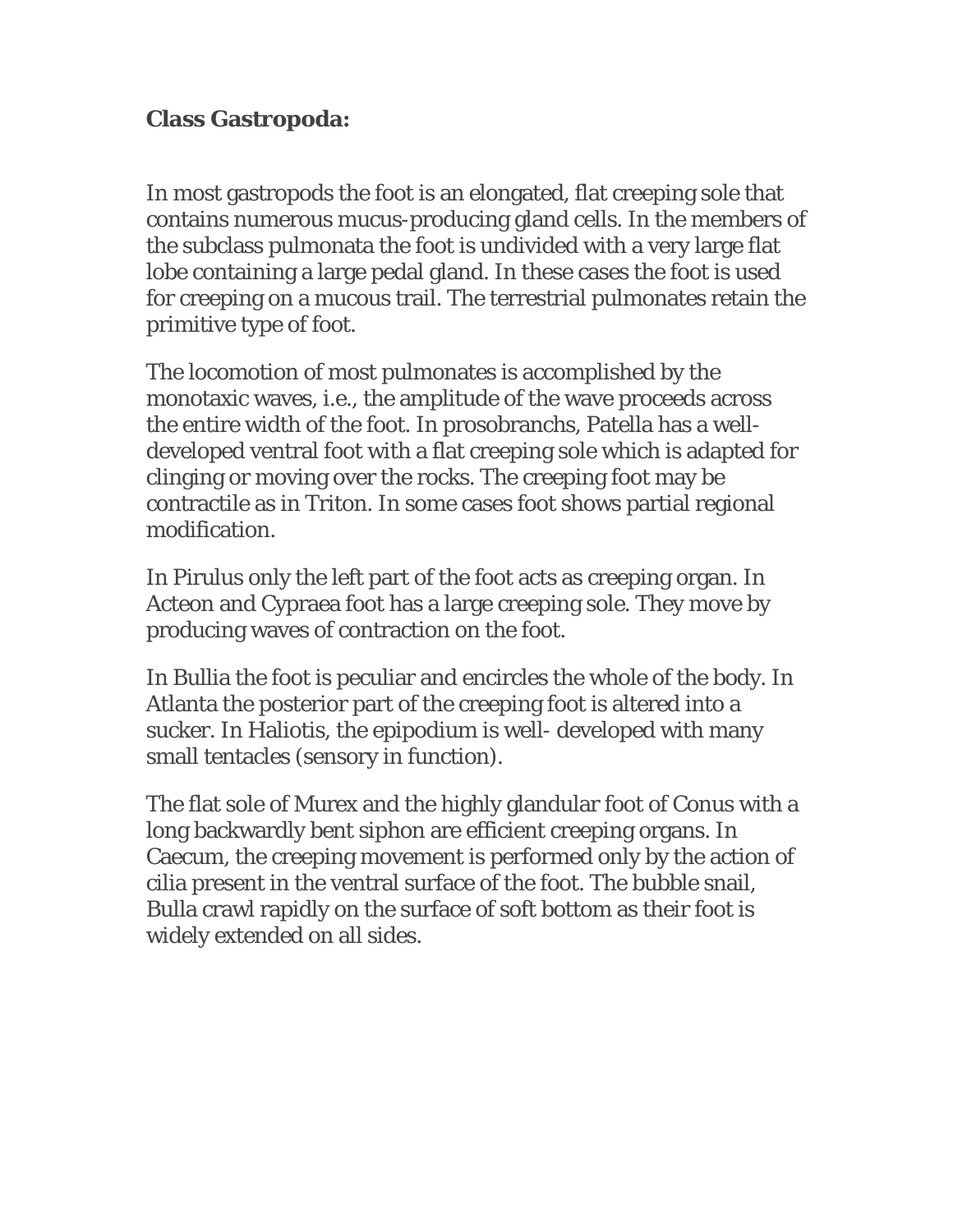#### **Mechanism of Locomotion:**

Typical creeping movement in molluscs, especially in gastropods, is brought about either by muscular activity or by a combination of ciliary and muscular activity. Muscular activity of the foot during creeping movement is effected by a series of wave-like contractions of the longitudinal muscles of foot.

The waves of contraction may be monotaxic, i.e., the wave spreads along the entire width of the foot or ditaxic, i.e., the wave spreads only half of the width of the foot and the animals are progressed by advancing alternately the right and left sides of the foot.

The wave of muscular contraction may be direct, i.e., the wave is moving in the same direction as the movement of the animal or may be retrograde, i.e., when the pedal wave passes from forwards to backwards.

In most of the molluscs the amplitude of the waves is small but in some gastropods as exemplified by Helminthoglypta dupetithouarsi the amplitude as well as wavelength are increased during galloping motion.



Fig. 16.64: Showing successive events in 'galloping' movements in Helminthoglypta dupetithouarsi.

During galloping motion the anterior portion of foot is elevated and thrust forward. Foot gets the nerve supply from the pedal ganglion.

### **Bivalvia:**

The foot in Nucula and Area are considered as primitive type, which possess a flat, ventral surface of sole on which the animal creeps.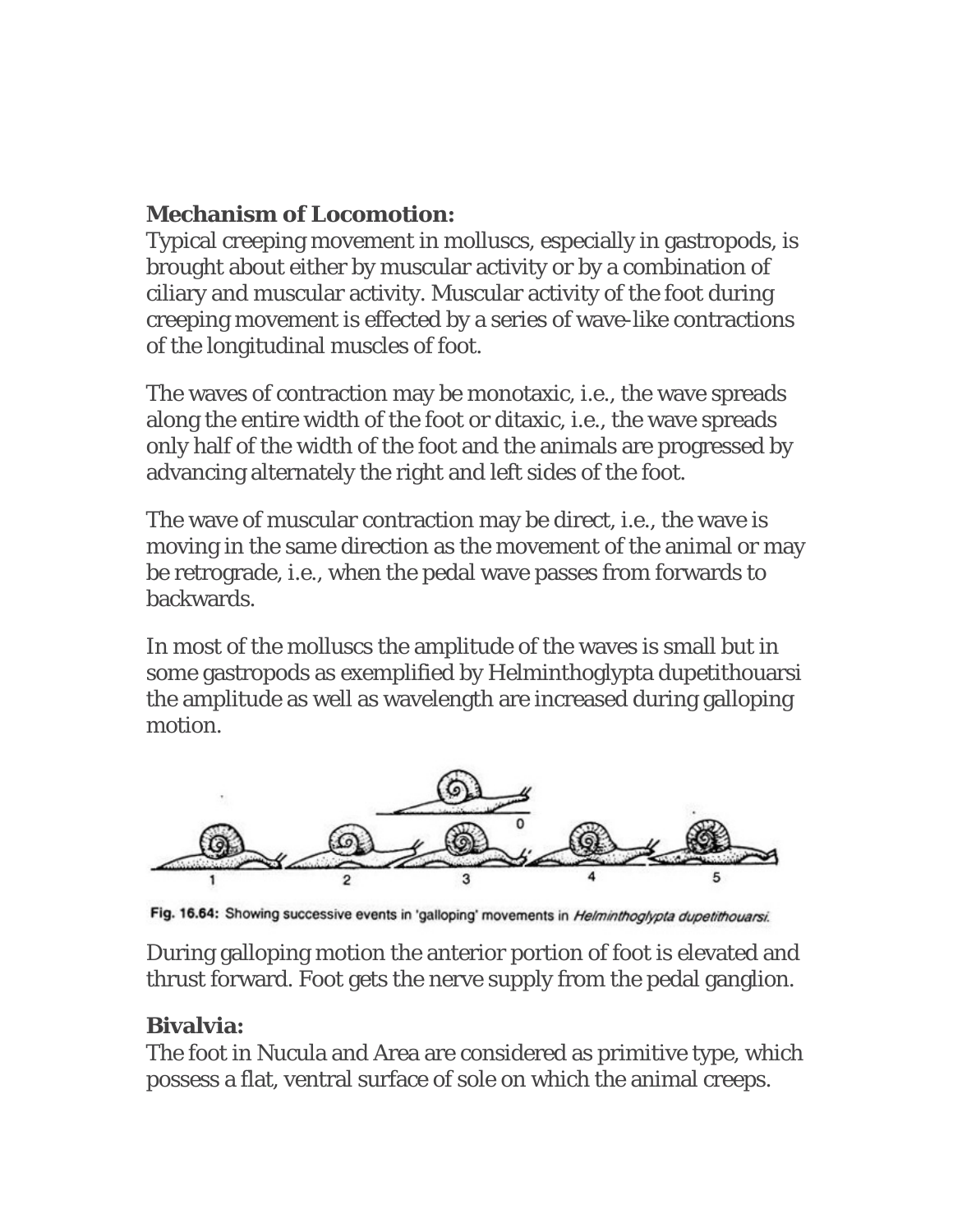#### **Foot—as the burrowing organ:**

In some molluscs foot becomes greatly deviated to act as burrowing organ.

### **Class Scaphopoda:**

In Dentalium the foot is conical, trilobed and protrusible. In Siphonodentalium, the foot terminates in a retractile disc with papillated margins. The foot of the Scaphopoda is adapted rowing habit in sand and the co foot is buried into sand and lateral the foot, epipodial lobes assist in burrowing.

### **Class Gastropoda:**

In Terebra, the extremity of foot with flow of blood is extended and acts as anchor. In Natica, Polinices, Sigaretus, the propodium is demarcated from the rest of the body by deep transverse grooves as a semicircular flap and the metapodium is provided with lateral parapodium.

The animals have adapted for burrowing on soft bottom habitat. The propodium acts like a plough and anchor, and a dorsal flap-like fold of the foot protective shield. In Harpa the propodium is separated by a constriction.

# **Class Bivalvia:**

In Anodonta and Unio, the foot is triangular and plough-share like. The foot can perform the effective burrowing organ in addition to acting as a creeping organ. In Solemya, Yoldia the foot has a flattened sole and two sides of the sole can be folded to form a blade-like edge which can penetrate into the mud or sand and act as soft bottom burrowers.

In Pholas foot assumes a short and blunt form. In Mya the foot is feebly developed and used as a weak burrowing organ. Donax has a thin pointed foot. Tagelus, a razor clam possesses an elongated foot which acts as burrower. The foot of Solen and Ensis is large and cylindrical, and can be outstretched into a wide sheet of Muscles as it plunges into the sand.